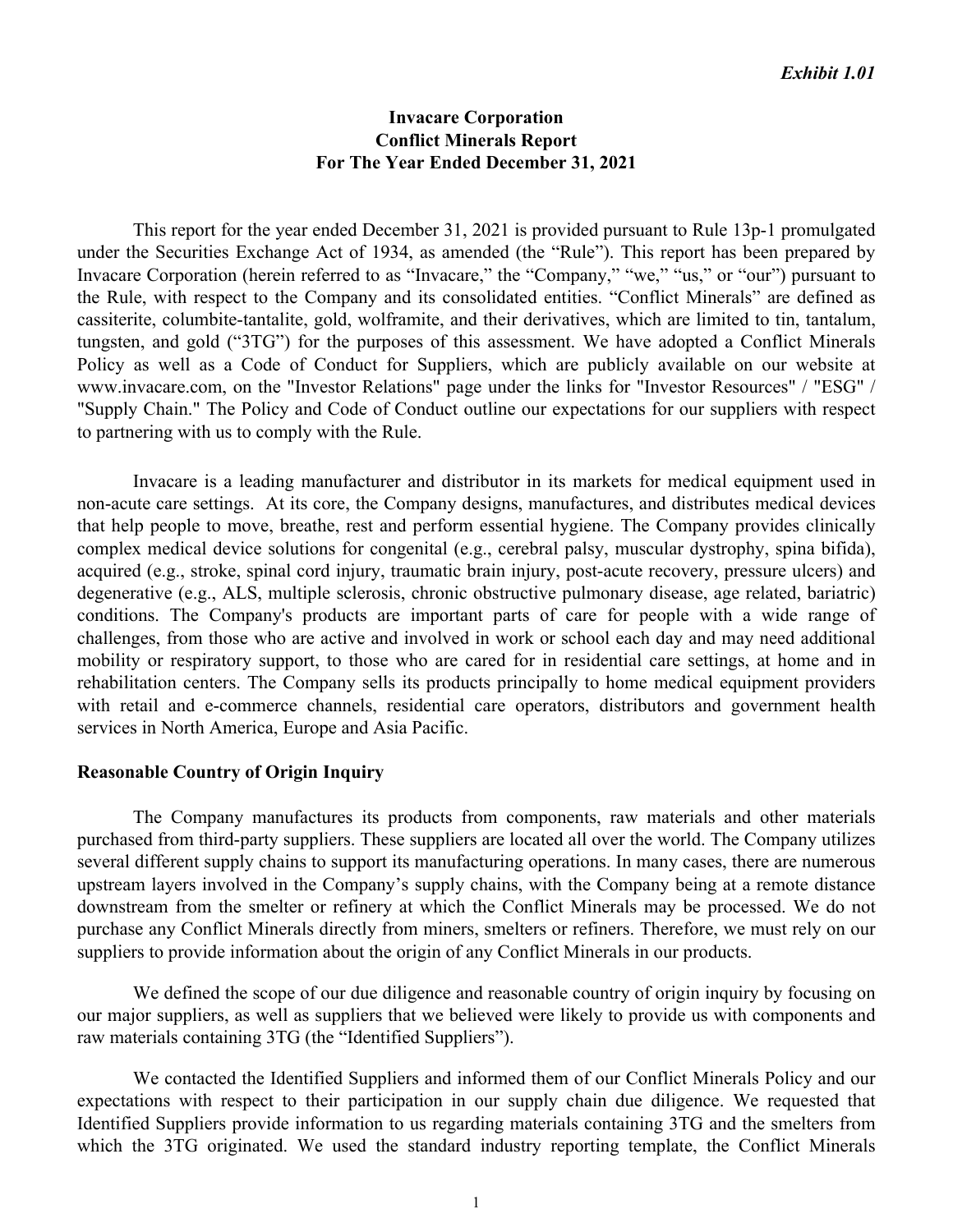Reporting Template (the "Conflicts Minerals Template"), published by the Responsible Minerals Initiative ("RMI").

 The Company evaluated responses from the Identified Suppliers for plausibility, consistency, and gaps both in terms of which materials or components were stated to contain or not contain Conflict Minerals, as well as the origin of those Conflict Minerals. Some of our suppliers have not yet responded to our inquiries, and some of the responses that we received from the Identified Suppliers were incomplete. A number of the responses we received did not specify the smelters or refineries used to produce their materials. In some cases, we were therefore unable to validate which smelters or refineries were actually the source of materials in our supply chain.

 For those suppliers that specified smelters and refineries used to produce their materials, almost all of the referenced names of the smelters or refineries in the responses were on the Conflict Free Smelter (CFS) list provided in the Conflict Minerals Template. A small number of supplier responses noted that certain of the 3TG minerals were sourced in the DRC or its adjoining countries. However, despite our due diligence measures, we were unable to obtain sufficient information to determine which smelters and refiners processed the 3TG minerals used in our products or whether those 3TG minerals benefited or financed any armed groups. As a result, we have communicated with those suppliers who noted that certain of the 3TG minerals were sourced in the DRC or its adjoining countries to remind them of our expectations of suppliers under our Conflict Minerals Policy and request that they enhance their due diligence processes in a manner sufficient to ascertain whether such 3TG minerals benefited or financed any armed groups.

 Utilizing the guidance provided by the RMI and the Organization for Economic Co-operation and Development (OECD), we have concluded that our due diligence represents a good faith and reasonable effort to determine the smelters or locations of origin of 3TG in our supply chain.

# **Due Diligence**

 Our due diligence measures are intended to conform with the due diligence framework presented by the OECD Due Diligence Guidance for Responsible Supply Chains of Minerals from Conflict-Affected and High-Risk Areas ("OECD Guidance").

### *Establish Strong Company Management Systems*

 We have established an internal management team to support supply chain due diligence related to 3TG. Our management system includes an executive steering committee and a team of subject matter experts from relevant functions such as supply chain and engineering. The supply chain organization is responsible for implementing our Conflict Minerals compliance strategy. The Company's Conflict Minerals reporting compliance measures are managed at the business unit level where the supplier relationship exists. Each business unit is responsible for managing the Conflict Minerals, if any, provided by its supply base and for identifying, where possible, the supplier of such Conflict Minerals in the Company's materials or components.

## *Identify and Assess Risks in the Supply Chain*

 Because of the complexity and size of our supply chain, it is difficult for us to identify the sub-tier companies within the supply chain behind our direct suppliers. Thus, we developed a risk-based approach to our assessment. After analyzing our product components to determine if a component may contain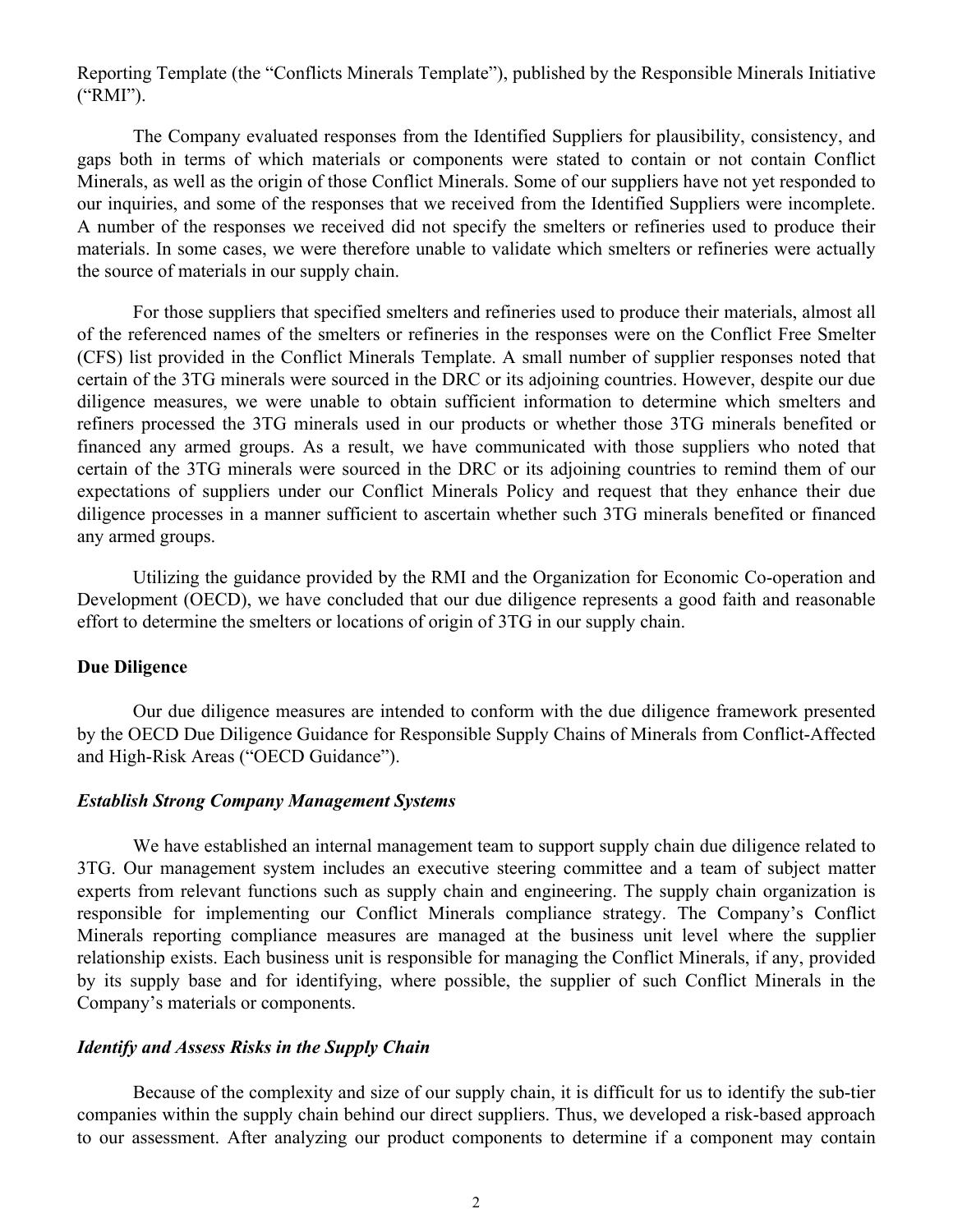3TG, or a related supplier may provide materials containing 3TG, and the role that suppliers play in our manufacturing and product delivery processes, we defined the scope of our due diligence inquiry by focusing on our major suppliers, as well as suppliers that we believed were likely to provide us with components and raw materials containing 3TG.

 By adopting the methodology outlined by the RMI's programs, outreach initiatives and requiring that our suppliers adhere to the same set of standards when reaching out to their own suppliers by using the Conflicts Minerals Template, we believe that the information gathered from our supply chain regarding smelters and refineries represents the most reasonable, known mine of origin information available to us.

## *Design and Implement a Strategy to Respond to Identified Risks*

 The Company's Code of Conduct for Suppliers requests that suppliers commit to being or becoming "conflict-free." Our executive steering committee oversees our due diligence efforts. We have also provided information to certain suppliers to increase their awareness and understanding of the Conflict Minerals regulation and why we must obtain Conflict Minerals information. There have been no instances where it was necessary to implement risk mitigation efforts, temporarily suspend trade or disengage with a supplier.

# *Carry Out Independent Third-Party Audit of Supply Chain Due Diligence at Identified Points in the Supply Chain*

We relied on, and in the future we intend to rely on, independent third party audits of a smelter's due diligence of its Conflict Minerals supply chain that are conducted by industry initiatives, such as the RMI, or governments.

# *Report on Supply Chain Due Diligence*

 This Conflict Minerals Report constitutes our report on our 3TG due diligence with respect to the year 2021 and is filed with the SEC and posted on our website.

### **Risk Mitigation and Improvement to Program**

 The Company expects to continue its Conflict Minerals program to improve its supply chain transparency by continuing to seek accurate and more complete information from its suppliers.

## **Conclusion**

 After exercising the reasonable country of origin inquiries and conducting the due diligence described in this report, we have been unable to determine, in all cases, the origin of the Conflict Minerals used in our products containing 3TG.